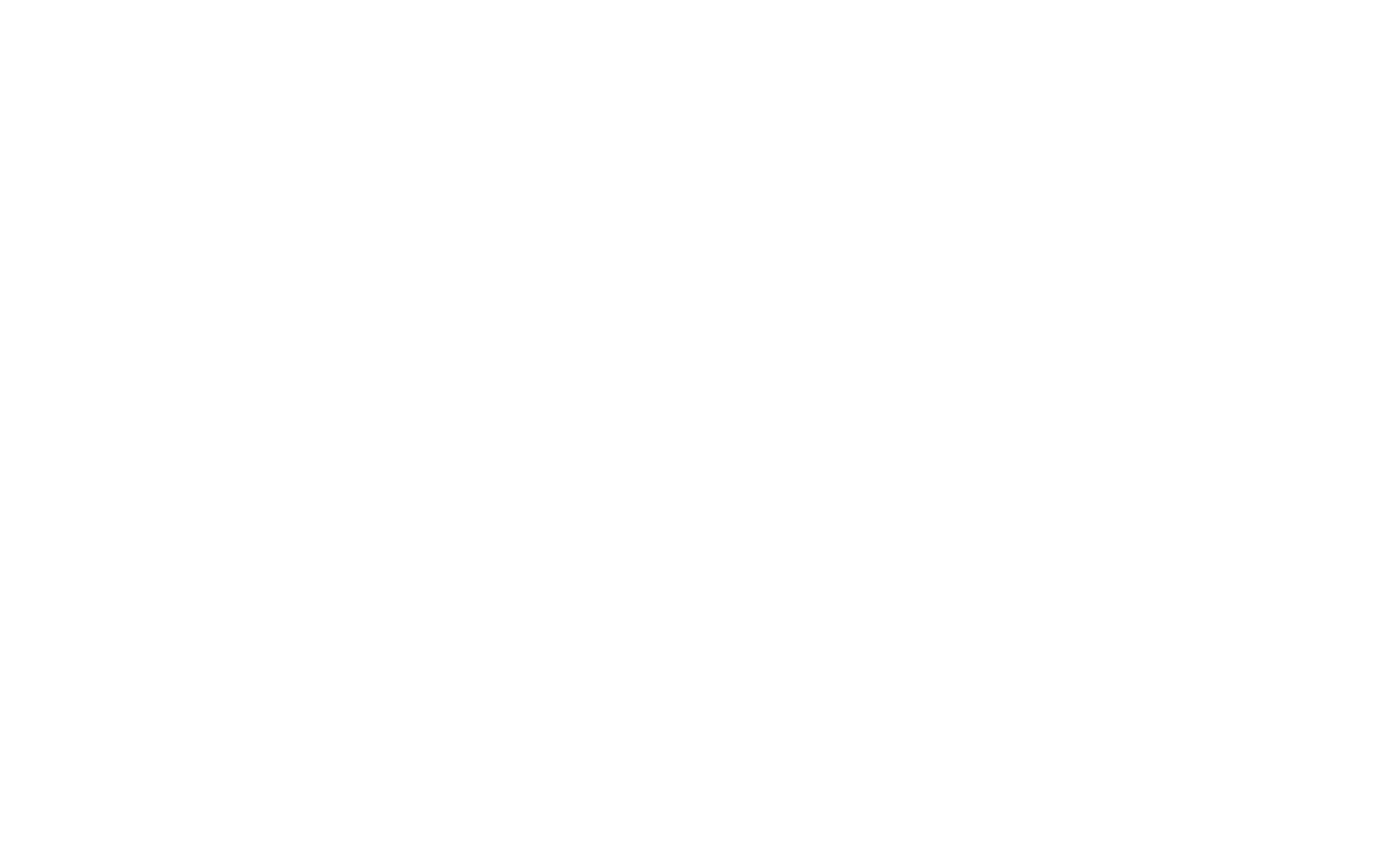LISTADO DOC.TITULARES EN CONDICIONES DE ASCENSO POR LOCALIDAD A¥O 2022

| <sup>3</sup> Localidad: Caleta Olivia                                                                                                                                                                                 | <sup>3</sup> VICEDI RECTORES CON 3 A¥OS EN CONDICIONES DE ACCEDER A LA DIRECCION                                                                     |                                                                                                                                                                                                                                                                                                                                                                                                                                                                                                                                                                                                                                                     |                                                                                                                                                                                                                                                                                                                                                                                                                                                                                                                                                 |                                                                                                                                                                                                                                                                                                                                        |
|-----------------------------------------------------------------------------------------------------------------------------------------------------------------------------------------------------------------------|------------------------------------------------------------------------------------------------------------------------------------------------------|-----------------------------------------------------------------------------------------------------------------------------------------------------------------------------------------------------------------------------------------------------------------------------------------------------------------------------------------------------------------------------------------------------------------------------------------------------------------------------------------------------------------------------------------------------------------------------------------------------------------------------------------------------|-------------------------------------------------------------------------------------------------------------------------------------------------------------------------------------------------------------------------------------------------------------------------------------------------------------------------------------------------------------------------------------------------------------------------------------------------------------------------------------------------------------------------------------------------|----------------------------------------------------------------------------------------------------------------------------------------------------------------------------------------------------------------------------------------------------------------------------------------------------------------------------------------|
|                                                                                                                                                                                                                       |                                                                                                                                                      | No Apellido y Nombre Tit A.P. --- SERVICIOS DOCENTES --- ANT. CUL. RESI. M.A. ATP O.T. PUBL - ACTIVIDADES -C.C. J.E. OTRO S.D.I. PUNT.Establecimiento Titular<br>Ord M.A/E Vic Dir Sup S.T. Voc D.N.Asis Dict Loc Prov Na/In ALDP                                                                                                                                                                                                                                                                                                                                                                                                                   |                                                                                                                                                                                                                                                                                                                                                                                                                                                                                                                                                 |                                                                                                                                                                                                                                                                                                                                        |
| 21 ARCE MERCEDES RITA 9<br>22 GORDILLO CELIA<br>23 SEPULVEDA PAOLA<br>24 CARRIZO ANALIA DEL<br>25 SALVATI ERRA ALFREDO<br>26 MOYA CARINA SILVINA<br>27 MAMANI YOLANDA<br>28 DE ARMERO DUBOIS<br>29 VI LLAGRA ADRI ANA | 4.20 1.50 0.80<br>2.80 0.90 2.40<br>0.40 1.60 1.80<br>3.00 0.90<br>0.40 4.20 0.90 2.00<br>3.40 1.20 2.40<br>2.00 2.40<br>4.80 1.20<br>3.80 1.80 0.80 | 0. 20 4. 25 0. 05<br>0.10 4.00 0.20 0.15<br>5.50<br>10.00 0.50<br>3.00<br>10.00 0.80<br>3.00<br>10.00 1.20<br>1.25 0.15 0.15<br>$0.10 \quad 5.25$<br>$0.10$ 2.50<br>$0.30$ 1.25<br>3.00<br>10.00 0.10<br>5.50<br>$2.50$<br>$3.00$<br>3.00<br>2.50<br>10.00 0.80<br>10.00 0.10 0.20<br>1.25<br>10.00 0.50<br>$0.10 \quad 1.25$<br>$0.10 \quad 3.00$<br>3.00<br>10.00 1.10<br>1.25<br>3.00<br>10.00<br>2.95<br>10.00<br>$0.10 \quad 3.00$<br>10.00 0.70<br>2.50<br>3.00<br>2.35<br>10.00 1.10 0.10<br>1.50<br>1.25<br>3.00<br>10.00<br>1.25<br>10.00<br>3.00<br>3.00<br>3.00<br>10.00 0.20 0.10<br>3.00 0.10 10.00 1.40 0.40<br>10.00<br>0.10<br>3.00 | 3. 00 38. 25 ESCUELA N 76<br>3. 00 38. 25 ESCUELA N 29<br>2. 00 35. 10 ESCUELA N 14<br>3. 00 35. 10 ESCUELA N 82<br>3. 00 35. 10 ESCUELA N 87<br>3. 00 34. 50 ESCUELA N 29<br>3. 00 34. 30 ESCUELA N 29<br>3. 00 34. 30 ESCUELA N 29<br>3. 00<br>0.05<br>0.05<br>0.05<br>0.30<br>32.70 ESCUELA IN 45<br>3.00 32.65 ESCUELA N 74<br>3.00 32.60 EDJA-EGB N 2<br>32.55 ESCUELA N 29<br>2.00 32.45 ESCUELA N 14<br>2.00 32.40 ESCUELA N 14<br>0.15<br>0.05<br>0.30<br>0.05<br>$0.10$ $0.10$<br>0.10<br>0.05<br>$0.10$ $0.10$ $0.15$<br>0.10<br>0.05 | 3.00 33.65 ESCUELA PRIMARIA 79<br>32.70 ESCUELA N 43<br>2.00 32.40 ESCUELA N 88<br>3.00 31.75 ESCUELA N 76<br>3.00 31.60 ESCUELA N 76<br>31.20 ESCUELA N 29<br>2.00 31.00 ESCUELA N 82<br>3.00 30.95 ESCUELA N 13<br>30.75 ESCUELA N 14<br>30.25 ESCUELA PRIMARIA 79<br>30.05 ESCUELA N 69<br>30.00 ESCUELA N 43<br>28.55 ESCUELA N 36 |

# PAGINA: 1<br>FECHA DE EMISION: 19/11/2021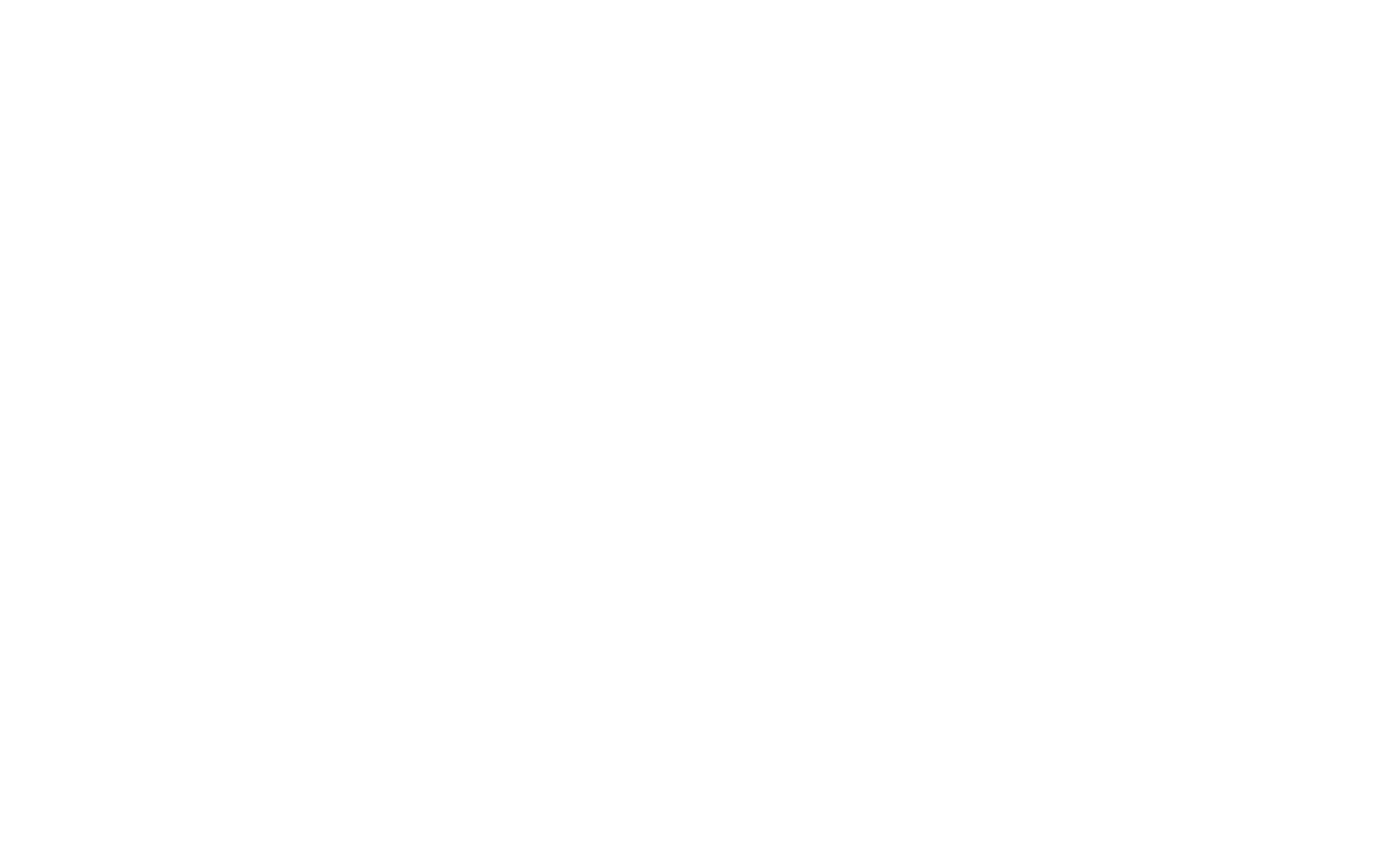LISTADO DOC.TITULARES EN CONDICIONES DE ASCENSO POR LOCALIDAD A¥O 2022

# PAGINA: 2<br>FECHA DE EMISION: 19/11/2021

| <sup>3</sup> Localidad: Caleta Olivia<br><b>JAAAAAAAAAAAAAAAAAAAAAAAAAAAAAAAA</b><br><sup>3</sup> VICEDI RECTORES CON 3 A¥OS EN CONDICIONES DE ACCEDER A LA DIRECCION |  |  |  |                                                                                       |  |                                                                                                                                |                                                                             |           |  |                                                                                                                                                                                                                                                                     |
|-----------------------------------------------------------------------------------------------------------------------------------------------------------------------|--|--|--|---------------------------------------------------------------------------------------|--|--------------------------------------------------------------------------------------------------------------------------------|-----------------------------------------------------------------------------|-----------|--|---------------------------------------------------------------------------------------------------------------------------------------------------------------------------------------------------------------------------------------------------------------------|
|                                                                                                                                                                       |  |  |  |                                                                                       |  |                                                                                                                                |                                                                             |           |  | Nro Apellido y Nombre Tit A.P. --- SERVICIOS DOCENTES --- ANT. CUL. RESI. M.A. ATP O.T. PUBL - ACTIVIDADES -C.C. J.E. OTRO S.D.I. PUNT.Establecimiento Titular<br>Ord M.A/E Vic Dir Sup S.T. Voc D.N.Asis Dict Loc Prov Na/In ALD                                   |
|                                                                                                                                                                       |  |  |  |                                                                                       |  |                                                                                                                                | 3.0010.00                                                                   |           |  | 27.40 EDJA-EGB N 2                                                                                                                                                                                                                                                  |
|                                                                                                                                                                       |  |  |  |                                                                                       |  |                                                                                                                                |                                                                             |           |  | Nro Apellido y Nombre Tit A.P. --- SERVICIOS DOCENTES --- ANT. CUL. RESI. M.A. ATP O.T. PUBL -ACTIVIDADES -C.C. J.E. OTRO S.D.I. PUNT.Establecimiento Titular<br>Ord M.A/E Vic Dir Sup S.T. Voc D.N.Asis Dict Loc Prov Na/In ALDP                                   |
|                                                                                                                                                                       |  |  |  | 10.00 1.40<br>10.00 1.00<br>10.00 0.50<br>10.00 1.40<br>10.00 0.20<br>10.00 0.70 0.10 |  | 10.50<br>2.25<br>4.25<br>$0.10 \quad 4.00$<br>$0.10 \quad 3.00$<br>3.00<br>6.25<br>3.00<br>6.00<br>1.00<br>$0.20$ 4.00<br>1.25 | 0.05<br>0.25<br>0.10<br>0.05<br>0.20<br>0.10<br>2.50 0.15 0.10 0.10<br>0.10 | 0.35 0.30 |  | 3. 00 39. 75 ESCUELA N 2<br>3. 00 39. 75 ESCUELA N 2<br>3. 00 39. 75 ESCUELA N 6<br>3. 00 35. 30 ESCUELA N 76<br>3. 00 35. 30 ESCUELA N 74<br>33. 00 ESCUELA N 76<br>32. 95 ESCUELA N 57<br>3. 00 32. 00 ESCUELA N 36<br>2. 00 31. 75 ESCUELA<br>26.80 ESCUELA N 57 |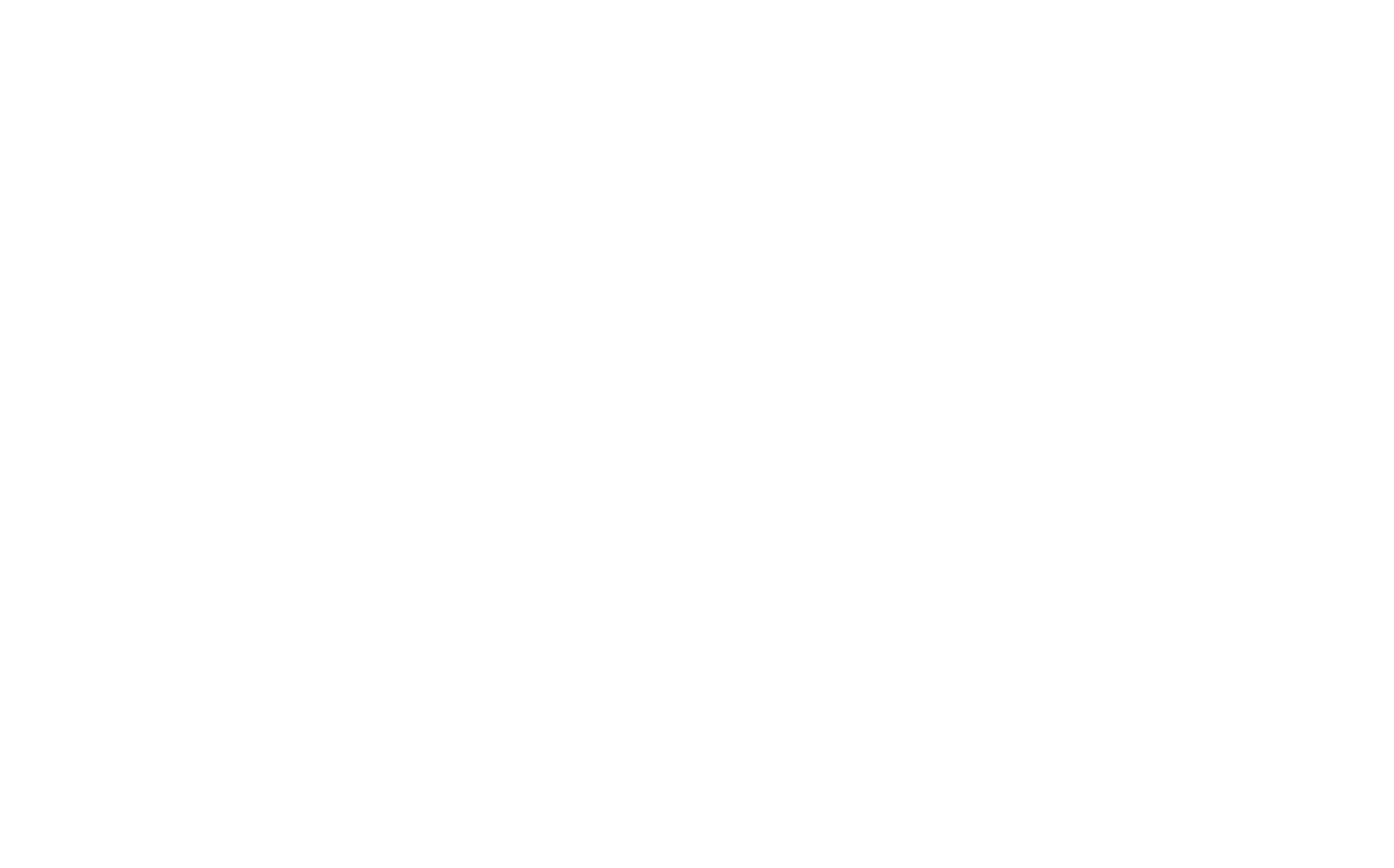### LISTADO DOC.TITULARES EN CONDICIONES DE ASCENSO POR LOCALIDAD A¥O 2022

| <u>ÚÄÄÄÄÄÄÄÄÄÄÄÄÄÄÄÄÄÄÄÄÄÄÄÄÄÄÄÄÄÄÄÄ</u><br><sup>3</sup> Localidad: Caleta Olivia                                          |                                           |                                      |                                                     |                      |                                      |      |                                                                                                                                                                                                                                                                                                                           |  |
|----------------------------------------------------------------------------------------------------------------------------|-------------------------------------------|--------------------------------------|-----------------------------------------------------|----------------------|--------------------------------------|------|---------------------------------------------------------------------------------------------------------------------------------------------------------------------------------------------------------------------------------------------------------------------------------------------------------------------------|--|
|                                                                                                                            |                                           |                                      |                                                     |                      |                                      |      | Nro Apellido y Nombre IIta.P. --- SERVICIOS DOCENTES --- ANT. CUL. RESI.M.A.ATP O.T. PUBL -ACTIVIDADES -C.C.J.E.OTRO S.D.I. PUNT.Establecimiento Titular<br>Ord M.A/E Vic Dir Sup S.T. Voc D.N.Asis Dict but Loc Prov Na/In Allop                                                                                         |  |
| 23 VILLALBA SILVINA<br>24 PAEZ CARINA DEL                                                                                  | 2.40<br>3.20                              | 3.00<br>3.00                         | 9.80                                                |                      | 3.75                                 |      | 0. 10 00 0. 70<br>$\frac{0.00}{7} + 0.00 = 0.00$<br>$\frac{0.00}{7} + 0.00 = 0.00$<br>$\frac{0.00}{7} + 0.00 = 0.00$<br>$\frac{0.00}{7} + 0.00 = 0.00$<br>$\frac{0.00}{7} + 0.00 = 0.00$<br>$\frac{0.00}{7} + 0.00 = 0.00$<br>$\frac{0.00}{7} + 0.00 = 0.00$<br>$\frac{0.00}{7} + 0.00 = 0.00$<br>3.00 31.75 ESCUELA N 29 |  |
| 25 CASTRO ROXANA ANDREA<br>26 GARCIA GLADYS RAQUEL<br>27 QUI ROGA MYRI AM DEL<br>28 GIAGNORIO GABRIELA<br>29 VERA CAROLINA | 2.60 0.30<br>3.40<br>5.20<br>3.40<br>2.80 | 3.00<br>3.00<br>3.00<br>3.00<br>3.00 | 10.00<br>10.00<br>10.00<br>10.00 0.40<br>10.00 0.90 | 0.20<br>0.20<br>0.10 | 3.50<br>3.00<br>1.00<br>2.50<br>2.50 | 0.10 | 3.00 31.60 ESCUELA N 29<br>3.00 31.60 ESCUELA N 29<br>3.00 31.40 ESCUELA N 14<br>3.00 31.30 ESCUELA PRIMARIA 79<br>3.00 31.20 ESCUELA N 69                                                                                                                                                                                |  |

# PAGINA: 3<br>FECHA DE EMISION: 19/11/2021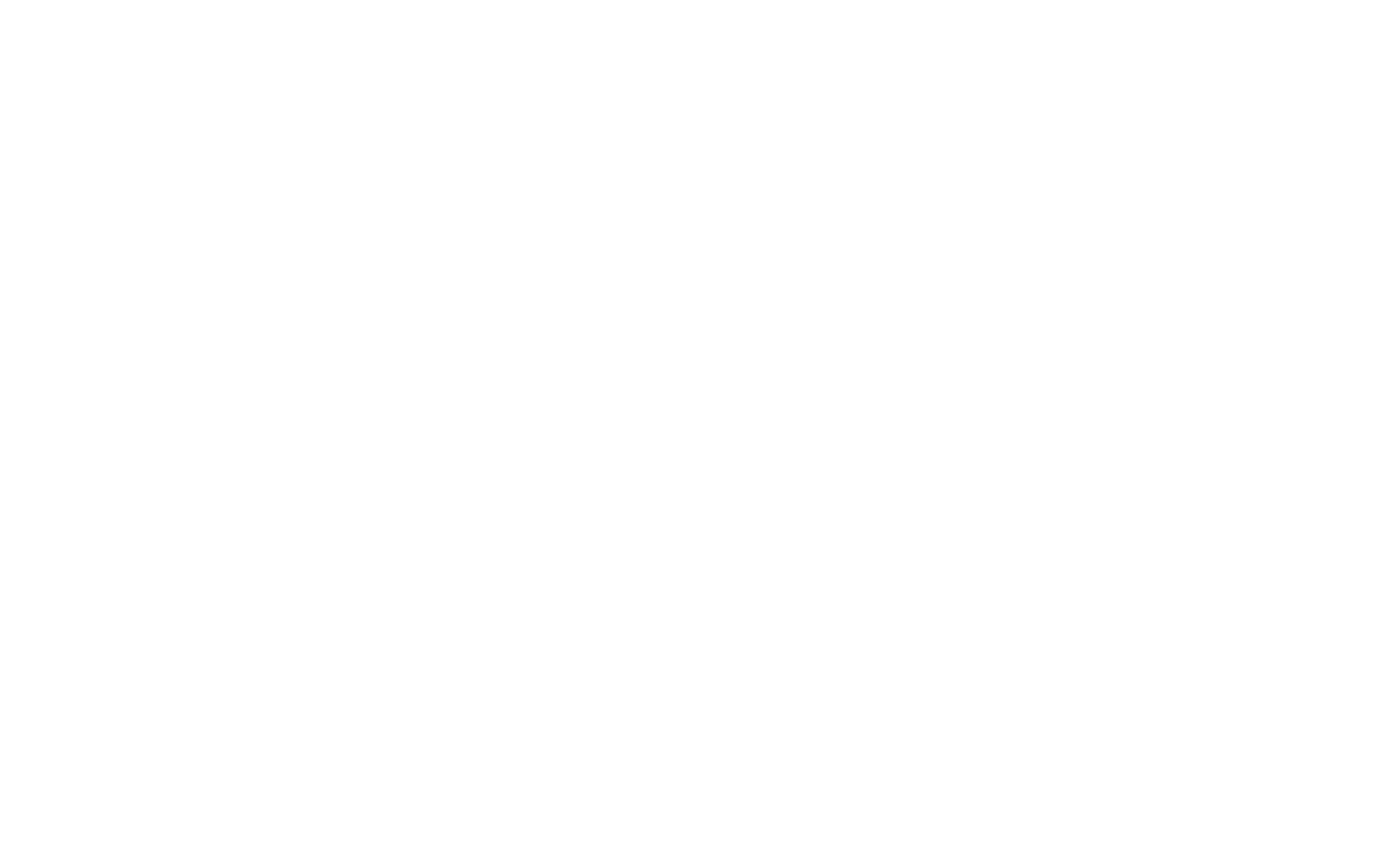### LISTADO DOC.TITULARES EN CONDICIONES DE ASCENSO POR LOCALIDAD A¥O 2022

| ÚAAAAAAAAAAAAAAAAAAAAAAAAAAAAAAA<br><sup>3</sup> Localidad: Caleta Olivia                                                                                                                                                                                                                                                                                                                                                                                                                                                                                                                                                                                                                       |                            |                                                                                                                                                                                                                                                 |  |                                                                                                                                                                                                                          |                                                                                                                                                               |                                                                                                                                                                       |                              |                                                                                                                                                                                 |           |      |      |  |                                                                                                                                                                                                                                                                                                                                                                                                                                                                                                                                                                                                                                                                                                                                                             |
|-------------------------------------------------------------------------------------------------------------------------------------------------------------------------------------------------------------------------------------------------------------------------------------------------------------------------------------------------------------------------------------------------------------------------------------------------------------------------------------------------------------------------------------------------------------------------------------------------------------------------------------------------------------------------------------------------|----------------------------|-------------------------------------------------------------------------------------------------------------------------------------------------------------------------------------------------------------------------------------------------|--|--------------------------------------------------------------------------------------------------------------------------------------------------------------------------------------------------------------------------|---------------------------------------------------------------------------------------------------------------------------------------------------------------|-----------------------------------------------------------------------------------------------------------------------------------------------------------------------|------------------------------|---------------------------------------------------------------------------------------------------------------------------------------------------------------------------------|-----------|------|------|--|-------------------------------------------------------------------------------------------------------------------------------------------------------------------------------------------------------------------------------------------------------------------------------------------------------------------------------------------------------------------------------------------------------------------------------------------------------------------------------------------------------------------------------------------------------------------------------------------------------------------------------------------------------------------------------------------------------------------------------------------------------------|
|                                                                                                                                                                                                                                                                                                                                                                                                                                                                                                                                                                                                                                                                                                 |                            |                                                                                                                                                                                                                                                 |  |                                                                                                                                                                                                                          |                                                                                                                                                               |                                                                                                                                                                       |                              |                                                                                                                                                                                 |           |      |      |  | Nro Apellido y Nombre IIt A.P. --- SERVICIOS DOCENTES --- ANT. CUL. RESI. M.A. ATP O.T. PUBL - ACTIVIDADES -C.C. J.E. OTRO S.D.I. PUNT.Establecimiento Titular M.A/E Vic Dir Sup S.T. Voc D.N.Asis Dict Loc Prov Na/In And ALD                                                                                                                                                                                                                                                                                                                                                                                                                                                                                                                              |
| 30 JACOB LUCAS GEREMIAS 9<br>31 MIRANDA SILVANA 9<br>32 OLIMA MARCELO 9<br>33 IBARRA MARIA ZULMA 9<br>34 MARECO RAMONA<br>35 BORDON SANDRA NOEMI 9<br>36 REALES GRACI ELA DEL<br>37 LEVI PI CHUN MARCELA<br>38 I LLANES ADRI ANA<br>SALAS AURORA<br>41 CEBALLOS LIDIA DEL 9<br>3 CAMPILLAY VALERIA<br>3 CAMPILLAY VALERIA<br>44 BARRI ONUEVO ADRI ANA 9<br>45 DIAZ CAROLINA RAQUEL<br>46 RIVERO RAFAEL ANDRES<br>47 ORQUERA MALVINA<br>48 SALAS MERCEDES DEL 9<br>49 PEREZ NATALIA MARIA<br>50 SOSA CECILIA DE<br>51 ABALLAY RAMON DELFIN 9<br>52 ROSA MARCELA VIVIANA<br>53 I NAYADO PAUL I VAN<br>54 LAZARTE MARIA TERESA<br>55 FERNANDEZ VERON<br>56 PALACIO NELIDA<br>57 LOPEZ ANA CRISTINA | 9 0.40 4.00<br>9 0.20 4.20 | 3.00 0.30<br>3.20<br>4.60<br>3.20<br>2.80<br>2.80 0.30<br>5.80<br>2.40<br>2.80<br>2.40<br>3.00<br>5.40<br>2.80<br>3.00 0.60<br>3.60<br>5.80<br>2.20 0.30<br>3.20<br>2.80<br>4.20 0.30<br>5.20 0.30<br>1.80<br>4.60<br>3.20<br>4.80 0.30<br>3.00 |  | 2.35<br>$3.00$<br>$3.00$<br>3.00<br>3.00<br>2.85<br>3.00<br>3.00<br>3.00<br>3.00<br>3.00<br>3.00<br>3.00<br>0.05<br>3.00<br>2.25<br>3.00<br>3.00<br>3.00<br>3.00<br>2.45<br>3.00<br>0.55<br>2.45<br>3.00<br>3.00<br>3.00 | 10.00<br>10.00<br>9.80<br>10.00<br>10.00<br>10.00<br>10.00<br>3.00 0.10 10.00<br>10.00<br>10.00<br>7.70<br>10.00<br>10.00<br>10.00<br>10.00<br>10.00<br>10.00 | 10.00 1.00<br>10.00 0.30<br>10.00 0.60<br>10.00 0.10 0.30<br>10.00 1.10<br>10.00 1.40<br>10.00 1.00<br>10.00 0.40 0.10<br>10.00 1.10<br>10.00 1.40<br>10.00 1.20 0.40 | 0.10<br>0.10<br>0.20<br>0.40 | 2.25<br>5.00<br>1.25<br>5.50<br>$0.10 \quad 3.00$<br>$0.10$ $2.75$<br>2.75<br>2.50<br>1.00<br>5.50<br>4.50<br>1.00<br>1.25<br>1.50<br>$0.10 \quad 4.00$<br>3.50<br>3.00<br>3.50 | 1.50 3.00 | 0.10 |      |  | 3.00 31.05 ESCUELA N 69<br>30.90 ESCUELA N 82<br>3.00 30.85 ESCUELA PRIMARIA 79<br>30.80 ESCUELA N 69<br>3.00 30.80 ESCUELA N 88<br>3.00 30.80 ESCUELA N 43<br>3.00 30.80 ESCUELA N 14<br>3.00 30.75 ESCUELA N 69<br>3.00 30.70 ESCUELA N 43<br>30.60 ESCUELA N 74<br>3.00 30.40 ESCUELA N 29<br>3.00 30.40 ESCUELA N 74<br>3.00 30.40 ESCUELA N 69<br>3.00 30.35 ESCUELA N 28<br>30.35 ESCUELA N 57<br>3.00 30.15 ESCUELA PRIMARIA 79<br>3.00 30.05 ESCUELA N 14<br>3.00 29.85 ESCUELA N 36<br>3.00 29.80 ESCUELA N 76<br>3.00 29.70 ESCUELA N 29<br>3.00 29.60 ESCUELA N 43<br>2.00 29.50 ESCUELA N 82<br>3.00 29.40 ESCUELA N 76<br>3.00 29.25 ESCUELA N 65<br>29.15 ESCUELA N 29<br>28.90 ESCUELA N 29<br>28.70 ESCUELA N 74<br>3.00 28.50 ESCUELA N 74 |
| 58 GARCIA IVANA MARICEL 9                                                                                                                                                                                                                                                                                                                                                                                                                                                                                                                                                                                                                                                                       |                            | 3.20                                                                                                                                                                                                                                            |  | 3.00                                                                                                                                                                                                                     | 10.00                                                                                                                                                         |                                                                                                                                                                       |                              | 3.00                                                                                                                                                                            |           |      | 0.20 |  | 28.40 ESCUELA N 57                                                                                                                                                                                                                                                                                                                                                                                                                                                                                                                                                                                                                                                                                                                                          |

# PAGINA: 4<br>FECHA DE EMISION: 19/11/2021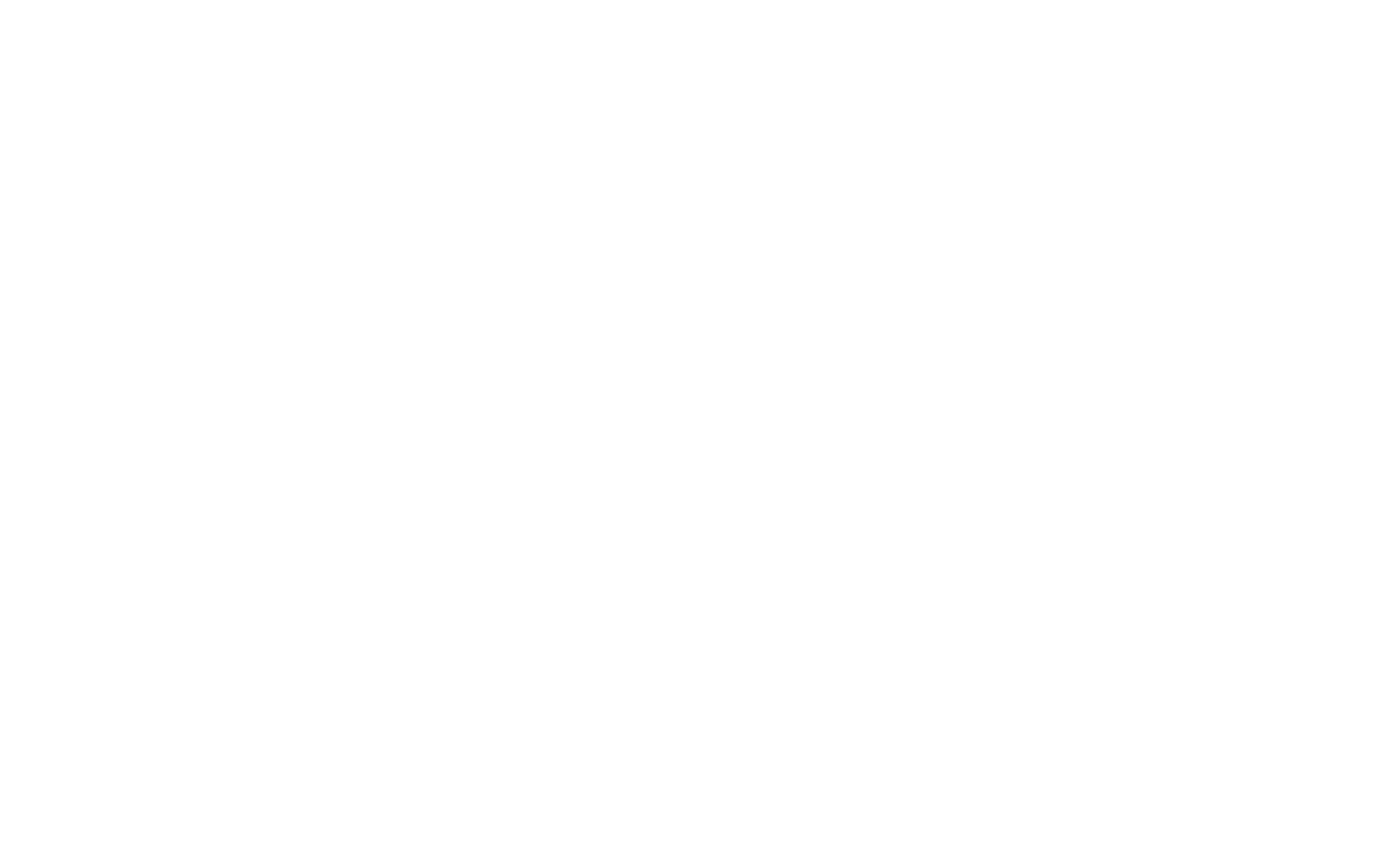### LISTADO DOC.TITULARES EN CONDICIONES DE ASCENSO POR LOCALIDAD A¥O 2022

| ÚÄÄÄÄÄÄÄÄÄÄÄÄÄÄÄÄÄÄÄÄÄÄÄÄÄÄÄÄÄÄÄÄÄÄÄÄ<br><sup>3</sup> Localidad: Caleta Olivia<br><b>AAAAAAAAAAAAAAAAAAAAAAAAAAAAAAAAAA</b>                                                                                                                                                                                                                                                                                                                                                                                                                                                                                                                                                                                                                  |                                                                                                                                                                                                                                                             |  |      |                                                                                                                                                                                                                      |               |                                                                                                                                                                                                                                                          |           |                                                                    |                                                                                             |             |                                              |                               |      |                                                                                                                                                                                                                                                                                                                                                                                                                                                                                                                                                                                                                                                                                                                            |
|----------------------------------------------------------------------------------------------------------------------------------------------------------------------------------------------------------------------------------------------------------------------------------------------------------------------------------------------------------------------------------------------------------------------------------------------------------------------------------------------------------------------------------------------------------------------------------------------------------------------------------------------------------------------------------------------------------------------------------------------|-------------------------------------------------------------------------------------------------------------------------------------------------------------------------------------------------------------------------------------------------------------|--|------|----------------------------------------------------------------------------------------------------------------------------------------------------------------------------------------------------------------------|---------------|----------------------------------------------------------------------------------------------------------------------------------------------------------------------------------------------------------------------------------------------------------|-----------|--------------------------------------------------------------------|---------------------------------------------------------------------------------------------|-------------|----------------------------------------------|-------------------------------|------|----------------------------------------------------------------------------------------------------------------------------------------------------------------------------------------------------------------------------------------------------------------------------------------------------------------------------------------------------------------------------------------------------------------------------------------------------------------------------------------------------------------------------------------------------------------------------------------------------------------------------------------------------------------------------------------------------------------------------|
|                                                                                                                                                                                                                                                                                                                                                                                                                                                                                                                                                                                                                                                                                                                                              |                                                                                                                                                                                                                                                             |  |      |                                                                                                                                                                                                                      |               |                                                                                                                                                                                                                                                          |           |                                                                    |                                                                                             |             |                                              |                               |      | Nro Apellido y Nombre Tit A.P. --- SERVICIOS DOCENTES --- ANT. CUL. RESI. M.A. ATP O.T. PUBL - ACTIVIDADES -C.C. J.E. OTRO S.D.I. PUNT.Establecimiento Titular<br>M.A/E Vic Dir Sup S.T. Voc D.N.Asis Dict Loc Prov Na/In ALDP GR                                                                                                                                                                                                                                                                                                                                                                                                                                                                                          |
| 59 FERNANDEZ CLAUDIA             9<br>60 MONTENEGRO ELVIRA             9<br>61 NIETO NORMA LEONOR         9<br>62 DELGADO NATALIA<br>63 GOMEZ BLANCA ESTELA<br>64 QUI ROGA GUI DO<br>65 MIOTTI SILVIA MABEL<br>66 MONTIEL CINTIA<br>67 MOLINA SILVIA ROXANA<br>68 FLORES NILDA<br>69 ALVAREZ SELEDONIO<br>70 ARNEDO ANGELA<br>71 OVIEDO AMALIA MABEL<br>72 ROMERO MARIANA NOEMI<br>73 ZURITA SONIA RAQUEL<br>74 VILLANUEVA RAMON<br>75 ESPINOZA PATRICIA<br>76 VILTES RAUL AMANCIO<br>77 WILCHES DANIELA INES<br>78 OLIVIERI NATALIA<br>79 COMAN MIRTA ROSANA<br>80 QUI PI LDOR GABRI EL<br>81 CENTENO CARINA<br>82 TULA LAURA DANI ELA<br>83 SIMEONE SANDRA MARIA<br>84 VILLAGRA ALBA GISELA<br>85 MANRIQUE MAXIMILIANO<br>86 MEDINA LURDES | 3.40<br>$\begin{array}{c} 1.80 \\ 5.80 \end{array}$<br>1.40<br>3.20<br>4.80<br>2.80<br>2.20<br>2.40<br>4.80<br>4.60<br>3.80<br>2.80<br>5.20<br>5.20<br>5.00<br>4.60<br>4.20<br>3.20<br>2.40<br>3.20<br>1.80<br>2.60<br>2.20<br>1.80<br>2.40<br>3.40<br>4.40 |  | 0.75 | 3.00<br>3.00<br>1.95<br>2.30<br>3.00<br>3.00<br>3.00<br>0.55<br>3.00<br>3.00<br>2.70<br>1.70<br>3.00<br>3.00<br>3.00<br>3.00<br>3.00<br>2.05<br>3.00<br>3.00<br>1.50<br>3.00<br>1.30<br>1.40<br>2.35<br>2.20<br>3.00 | $3.00$ $0.10$ | 10.00<br>10.00<br>8.40<br>10.00<br>10.00<br>10.00 0.10<br>10.00<br>7.70<br>10.00 0.80<br>10.00 1.00<br>10.00 0.80<br>10.00<br>10.00<br>10.00<br>10.00<br>10.00<br>10.00<br>10.00<br>10.00<br>9.10<br>10.00 1.20<br>10.00<br>10.00 1.40<br>10.00<br>10.00 | 9.80 0.50 | 0.10<br>10.00 0.10 0.10<br>0.40<br>10.00 0.70 0.10<br>0.50<br>0.10 | 2.50<br>2.50<br>1.00<br>3.00<br>2.25<br>1.25<br>4.00<br>1.50<br>.50<br>3.00<br>1.50<br>1.50 | $1.25$ 0.50 | 0.10<br>0.05<br>0.15<br>0.10<br>0.10<br>0.10 | 0.10<br>0.10<br>$0.20$ $0.10$ | 0.40 | 3.00 28.40 ESCUELA N 36<br>2.00 28.30 ESCUELA N 14<br>3.00 28.25 ESCUELA N 57<br>3.00 28.20 ESCUELA PRIMARIA 79<br>28.15 ESCUELA PRIMARIA 79<br>28.00 ESCUELA N 13<br>3.00 28.00 ESCUELA N 43<br>3.00 27.75 ESCUELA N 88<br>3.00 27.75 ESCUELA N 43<br>27.65 ESCUELA N 69<br>27.60 ESCUELA N 36<br>27.55 ESCUELA N 23<br>27.50 ESCUELA N 28<br>27.20 ESCUELA N 57<br>27.20 ESCUELA N 36<br>27.20 ESCUELA N 28<br>27.15 ESCUELA N 74<br>27.05 ESCUELA N 36<br>2.00 27.05 ESCUELA N 13<br>2.00 27.00 ESCUELA N 14<br>26.80 ESCUELA N 88<br>3.00 26.80 ESCUELA N 28<br>3.00 26.80 ESCUELA PRIMARIA 79<br>26.70 ESCUELA N 36<br>3.00 26.70 ESCUELA N 82<br>26.65 ESCUELA N 74<br>2.00 26.60 ESCUELA N 36<br>26.40 ESCUELA N 14 |
| 87 GALI TZKI SI LVI NA                                                                                                                                                                                                                                                                                                                                                                                                                                                                                                                                                                                                                                                                                                                       | 4.20                                                                                                                                                                                                                                                        |  |      | 3.00                                                                                                                                                                                                                 |               | 10.00                                                                                                                                                                                                                                                    |           | 0.20                                                               |                                                                                             |             |                                              |                               |      | 26.40 ESCUELA N 28                                                                                                                                                                                                                                                                                                                                                                                                                                                                                                                                                                                                                                                                                                         |

# PAGINA: 5<br>FECHA DE EMISION: 19/11/2021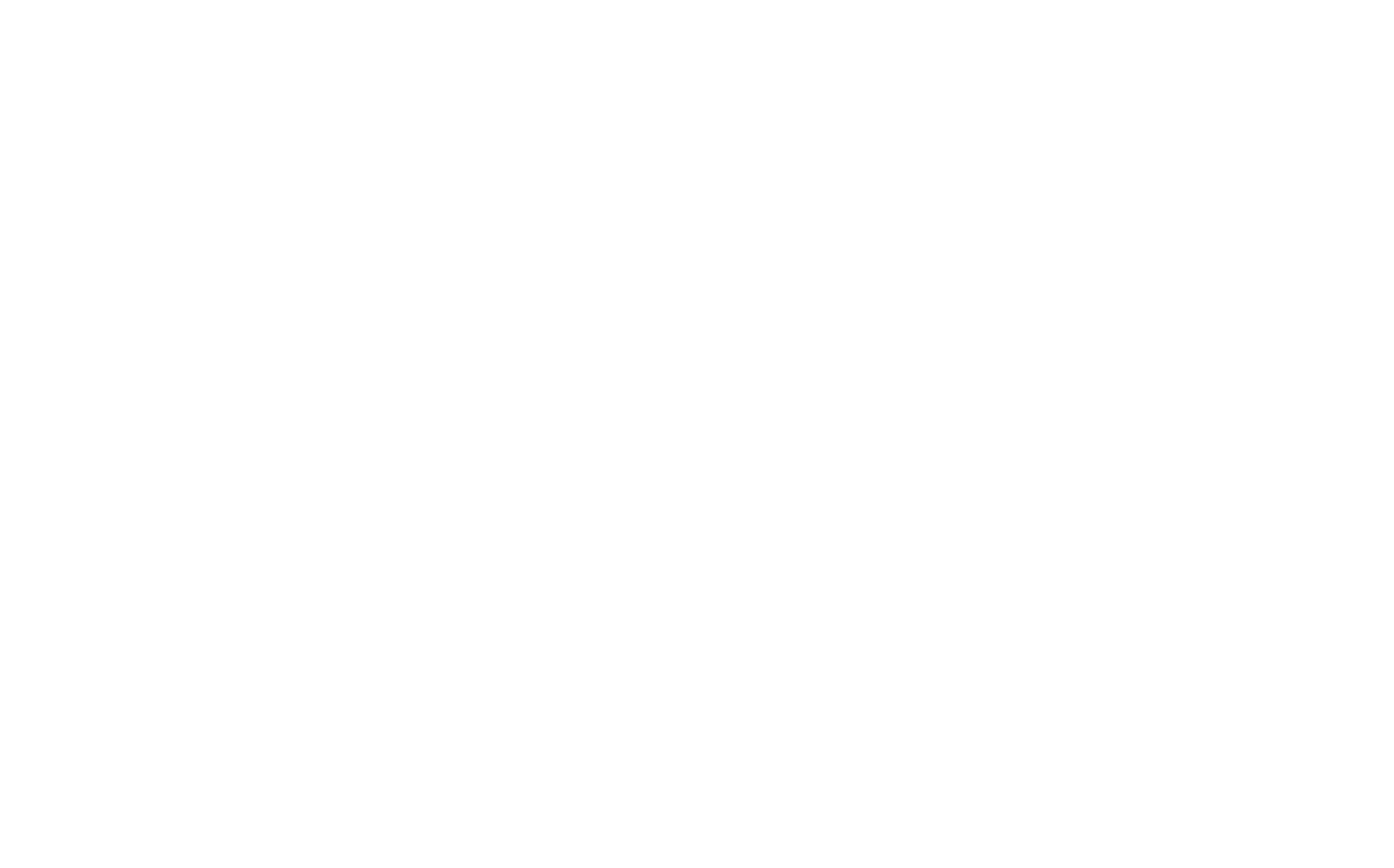### LISTADO DOC.TITULARES EN CONDICIONES DE ASCENSO POR LOCALIDAD A¥O 2022

| ÚÄÄÄÄÄÄÄÄÄÄÄÄÄÄÄÄÄÄÄÄÄÄÄÄÄÄÄÄÄÄÄÄÄÄÄÄ<br><sup>3</sup> Localidad: Caleta Olivia<br><b>OAAAAAAAAAAAAAAAAAAAAAAAAAAAAAAAAAA</b>                                                                                                      |                                      |  |                                      |                                                              |              |      |              |  |                                                                                                                           |
|-----------------------------------------------------------------------------------------------------------------------------------------------------------------------------------------------------------------------------------|--------------------------------------|--|--------------------------------------|--------------------------------------------------------------|--------------|------|--------------|--|---------------------------------------------------------------------------------------------------------------------------|
| Nro Apellido y Nombre Tit A.P. --- SERVICIOS DOCENTES --- ANT. CUL. RESI. M.A. ATP O.T. PUBL -ACTIVIDADES -C.C. J.E. OTRO S.D.I. PUNT.Establecimiento Titular<br>Ord                               M.A/E Vic Dir Sup S.T. Voc D.N |                                      |  |                                      |                                                              |              |      |              |  |                                                                                                                           |
| 88 CARRIZO NATALIA 9<br>89 CANTERO HECTOR LEON 9<br>90 URREA MARIANA RITA 9<br>91 ROLDAN SUSANA<br>92 MARIO VERONICA                                                                                                              | 2.40<br>4.00<br>1.80<br>2.20<br>1.80 |  | 3.00<br>3.00<br>2.25<br>1.70         | 10.00<br>10.00<br>10.00<br>10.00                             | 0.10<br>0.10 |      | 0.10<br>0.10 |  | 2.00 26.40 ESCUELA N 82<br>26.20 ESCUELA N 29<br>3.00 26.15 ESCUELA N 69<br>3.00 25.90 ESCUELA N 28                       |
| 93 CAPOVI LLA SANDRA<br>94 DAVALOS ANABELLA DEL<br>95 MORENO MARIA LAURA<br>96 BA¥ADOS MARCELA                                                                                                                                    | 3.00<br>3.00<br>2.40<br>3.40         |  | 1.85<br>2.15<br>3.00<br>2.90<br>2.75 | 10.00<br>10.00 0.50<br>10.00 0.60 0.10<br>8.40<br>10.00 0.50 |              | 1.00 | 0.05<br>0.05 |  | 3.00 25.75 ESCUELA N 43<br>25.70 ESCUELA N 57<br>25.70 ESCUELA N 36<br>3.00 25.70 ESCUELA N 69<br>25.70 ESCUELA N 14      |
| 97 SUAREZ JESUS YSMAEL<br>98 GORDI LLO DORI LA<br>99 NI EVES NATALI A<br>100 ORTEGA SANDRA                                                                                                                                        | 0.60 4.80<br>3.60<br>2.80<br>7.00    |  | 1.10<br>3.00<br>0.80<br>0.45         | 10.00<br>7.00<br>10.00<br>9.10                               | 0.20         | 1.00 |              |  | 25.70 ESCUELA N 29<br>2.00 25.60 ESCUELA N 14<br>3.00 25.60 ESCUELA N 13<br>25.55 ESCUELA N 69                            |
| 101 GAUNA KARINA LAURA<br>102 MORALES SILVIA<br>103 ALVAREZ CLAUDIA<br>104 CARI LIDIA GRACIELA<br>105 MU OZ VIVIANA                                                                                                               | 3.40<br>3.40<br>3.40<br>4.60<br>2.80 |  | 1.10<br>3.00<br>3.00<br>2.05<br>0.55 | 10.00<br>10.00<br>10.00<br>7.70<br>10.00                     |              |      |              |  | 2.00 25.50 ESCUELA N 88<br>25.40 ESCUELA N 74<br>25.40 ESCUELA N 29<br>2.00 25.35 ESCUELA N 69<br>3.00 25.35 ESCUELA N 29 |
| 106 GONZALEZ MIRTA<br>107 YUCHECHEN NANCI<br>108 DELGADO RODOLFO<br>109 BARRI ENTOS ALVARADO                                                                                                                                      | 3.20<br>4.60<br>3.20<br>3.20         |  | 3.00<br>1.70<br>2.80<br>3.00         | 10.00<br>10.00<br>10.00<br>10.00                             | 0.10<br>0.10 |      | 0.15         |  | 25.30 ESCUELA N 36<br>25.30 ESCUELA N 14<br>25.25 ESCUELA N 29<br>25.20 ESCUELA N 69                                      |
| 110 QUEVEDO CARINA<br>111 MORENO CECILIA DEL<br>112 CORDOBA MARIA<br>113 CUADRADO MARIA DEL                                                                                                                                       | 3.00<br>2.00<br>3.00<br>0.604.60     |  | 3.00<br>3.00<br>2.45                 | 10.00<br>0.80 0.40 10.00<br>10.00<br>8.40                    | 0.20         |      | 0.05         |  | 25.20 ESCUELA N 57<br>3.00 25.20 ESCUELA N 36<br>25.05 ESCUELA N 29<br>25.05 ESCUELA N 43                                 |
| 114 SANDOVAL ANGELA<br>115 MAMANI MARTA BEATRIZ<br>116 HERRERA NORMA                                                                                                                                                              | 3.00<br>3.00<br>2.80                 |  | 2.65<br>3.00<br>3.00                 | 9.10<br>10.00<br>10.00                                       |              | 1.25 | 0.15         |  | 25.00 ESCUELA N 43<br>25.00 ESCUELA N 36<br>24.95 ESCUELA N 88                                                            |

# PAGINA: 6<br>FECHA DE EMISION: 19/11/2021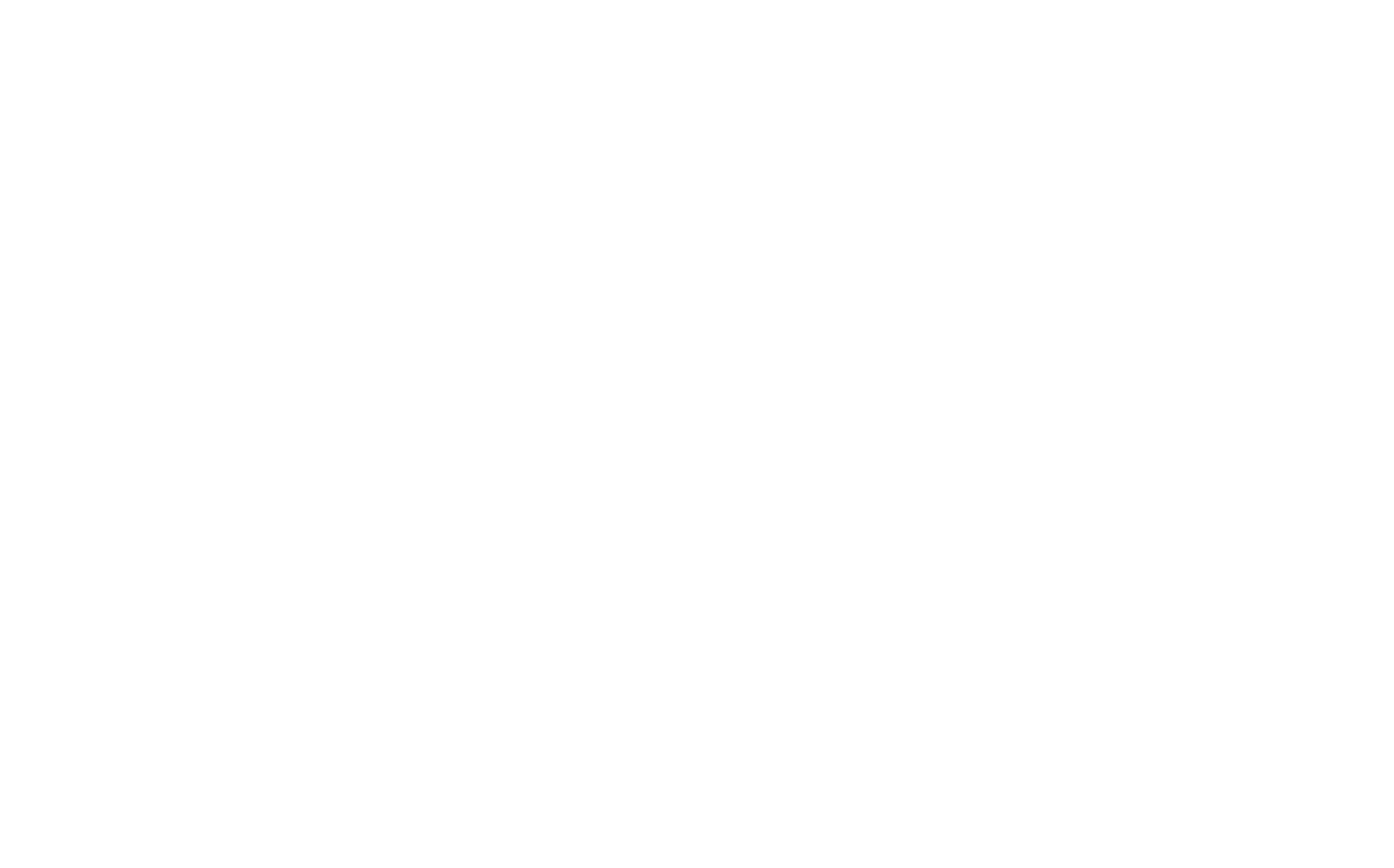#### <sup>3</sup>Localidad: Caleta Olivia <u>3</u> ÀÄÄÄÄÄÄÄÄÄÄÄÄÄÄÄÄÄÄÄÄÄÄÄÄÄÄÄÄÄÄÄÄÙ

#### LISTADO DOC.TITULARES EN CONDICIONES DE ASCENSO POR LOCALIDAD A¥O 2022

### ÚÄÄÄÄÄÄÄÄÄÄÄÄÄÄÄÄÄÄÄÄÄÄÄÄÄÄÄÄÄÄÄÄ¿

### ÚÄÄÄÄÄÄÄÄÄÄÄÄÄÄÄÄÄÄÄÄÄÄÄÄÄÄÄÄÄÄÄÄÄÄÄÄÄÄÄÄÄÄÄÄÄÄÄÄÄÄÄÄÄÄÄÄÄÄÄÄÄÄÄÄÄÄÄÄÄÄÄÄÄÄÄÄÄÄÄÄÄÄÄÄÄ¿ 3 MAESTROS DE A¥O EN CONDICIONES DE ACCEDER A LA VICEDIRECCION DE EGB 1 y 2<sup>3</sup> ÀÄÄÄÄÄÄÄÄÄÄÄÄÄÄÄÄÄÄÄÄÄÄÄÄÄÄÄÄÄÄÄÄÄÄÄÄÄÄÄÄÄÄÄÄÄÄÄÄÄÄÄÄÄÄÄÄÄÄÄÄÄÄÄÄÄÄÄÄÄÄÄÄÄÄÄÄÄÄÄÄÄÄÄÄÄÙ

| Ord                      | M.A/E Vic Dir Sup S.T. Voc D.N.Asis Dict |      |              |      | Nro Apellido y Nombre Tit A.P. --- SERVICIOS DOCENTES --- ANT. CUL. RESI. M.A. ATP O.T. PUBL - ACTIVIDADES -C.C. J.E. OTRO S.D.I. PUNT.Establecimiento Titular<br>Loc Prov Na/In ALDP GRAL |
|--------------------------|------------------------------------------|------|--------------|------|--------------------------------------------------------------------------------------------------------------------------------------------------------------------------------------------|
| 117 CANZIANI FERREYRA    | 2.60                                     | 2.95 | 10.00 0.30   |      | 24.85 ESCUELA N 57<br>$2.75$<br>0.15                                                                                                                                                       |
| 118 SUAREZ LAURA DEL     | 2.40                                     | 0.45 | 10.00        |      | 3.00 24.85 ESCUELA N 82                                                                                                                                                                    |
| 119 MI CHELENA ESMERALDA | 2.80                                     | 0.05 | 10.00        |      | 3.00 24.85 ESCUELA N 69                                                                                                                                                                    |
| 120 HERRERA VERONICA     | 3.00                                     | 2.25 | 10.00 0.50   |      | 24.75 ESCUELA N 14                                                                                                                                                                         |
| 121 LUNA VALERIA BEATRIZ | 1.80                                     | 0.95 | 10.00        |      | 3.00 24.75 ESCUELA N 43                                                                                                                                                                    |
| 122 LEDESMA ELISA MAGALI | 2.80                                     | 3.00 | 9.80<br>0.10 |      | 24.70 ESCUELA N 43                                                                                                                                                                         |
| 123 MENDOZA GRACI ELA    | 2.20                                     | 3.00 | 7.70         |      | 24.65 ESCUELA N 69                                                                                                                                                                         |
| 124 MERCADO CRISTINA A   | 3.20                                     | 2.45 | 10.00        |      | 24.65 ESCUELA N 13                                                                                                                                                                         |
| 125 TOLEDO GABRIELA      | 2.20                                     | 0.10 | 10.00 0.20   |      | 3.00 24.50 ESCUELA N 14                                                                                                                                                                    |
| 126 PALACIOS MARCOS      | 2.80                                     | 2.50 | 10.00        | 0.15 | 24.45 ESCUELA N 57                                                                                                                                                                         |
| 127 VAZQUEZ GRACI ELA    | 2.00                                     | 0.45 | 10.00        |      | 3.00 24.45 ESCUELA N 69                                                                                                                                                                    |
| 128 OSSES SANDRA DELFINA | 2.60                                     | 3.00 | 9.80         |      | 24.40 ESCUELA N 82                                                                                                                                                                         |
| 129 DIAZ NOEMI VALERIA   | 3.40                                     | 2.00 | 10.00        |      | 24.40 ESCUELA N 82                                                                                                                                                                         |
| 130 SEGURA FANNY BEATRIZ | 2.20                                     | 2.60 | 10.00        |      | 23.80 ESCUELA N 36                                                                                                                                                                         |
| 131 TEJERINA FATIMA      | 1.80                                     | 0.45 | 10.00 0.10   |      | 2.00 23.35 ESCUELA N 28                                                                                                                                                                    |
| 132 JEREZ MARIA DE LOS   | 2.80                                     | 1.00 | 9.10 1.40    |      | 23.30 ESCUELA N 57                                                                                                                                                                         |
| 133 ODONE ADRIAN JESUS   | 2.60                                     | 3.00 | 9.10         | 1.00 | 23.20 ESCUELA PRIMARIA 79<br>$-1.50$                                                                                                                                                       |
| 134 FERNANDEZ LILIANA    | 3.80                                     | 0.40 | 10.00        |      | 23.20 ESCUELA N 14                                                                                                                                                                         |
| 135 GOMEZ ZURITA MIRYAM  | 5.00                                     | 0.85 | 7.70         | 0.10 | 22.65 ESCUELA N 88                                                                                                                                                                         |
| 136 VITTA MAGDALENA DE   | 2.80                                     | 0.70 | 10.00        |      | 22.50 ESCUELA N 82                                                                                                                                                                         |
| 137 FERNANDEZ PAOLA      | 2.00                                     | 1.00 | 10.00        | 0.10 | 22.10 ESCUELA N 13                                                                                                                                                                         |
| 138 CURI¥ANCO NANCY      | 1.80                                     | 1.00 | 10.00        |      | 21.80 ESCUELA N 82                                                                                                                                                                         |
| 139 SOTOMAYOR MARIA      | 2.40                                     | 0.10 | 10.00        |      | 21.50 ESCUELA N 28                                                                                                                                                                         |

### PAGINA: 7<br>FECHA DE EMISION: 19/11/2021